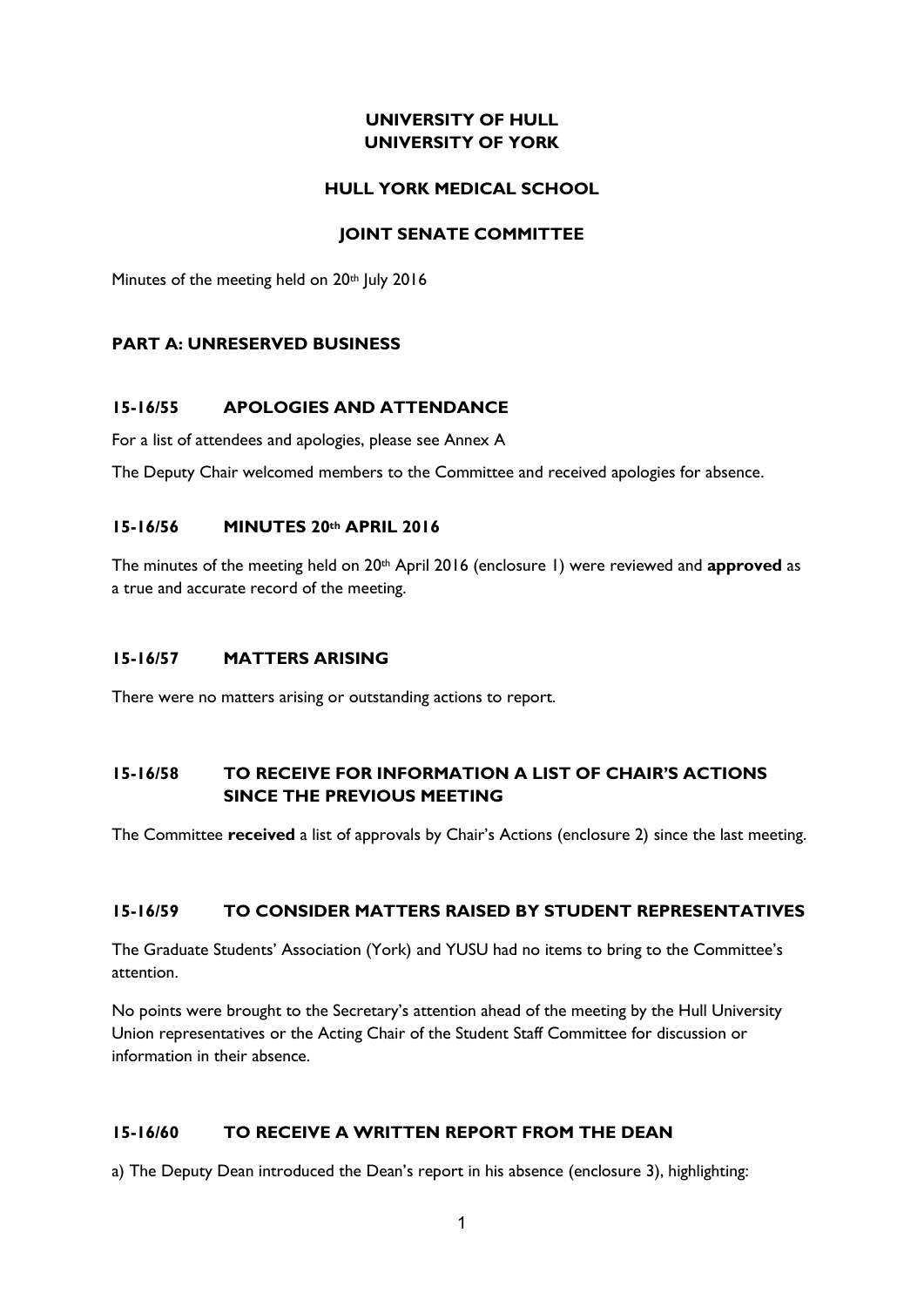i) recent solid, mid-table performance in recently published league table rankings for medical schools;

ii) the School's recent Athena SWAN Silver Award submission, the outcome of which should be known in September 2016;

iii) ongoing work to upgrade, replace and improve a number of key business systems;

iv) the business approval at Hull for the Institute of Clinical Applied Health Research, which is awaiting University of Hull Council's final approval, and the ongoing consultation with staff and the Trades Unions regarding the reconfiguration of research activity that will result from the inception of the new Institute;

v) recent appointments in psychiatry, based at York and in research roles, but that will also include contributions to teaching;

vi) confirmation of the imminent appointments of the Director of Problem Based Learning and Director of Primary Care Education;

vii) the recent approval of the Diploma of Higher Education in Medical Sciences as a stand-alone award to be undertaken at HYMS (York) by a cohort of students from the University of Kurdistan Hewler;

viii) encouraging admissions data for the coming academic year at undergraduate and postgraduate taught levels, particularly with regard to the MSc in Physician Associate Studies and MSc in Clinical Anatomy.

b) During the discussion of the Dean's report the Committee **noted** that:

i) the appointments in Psychiatry were a welcome addition to the faculty, but that there remain challenges to secure sufficient mental health teaching in clinical settings due to the reconfiguration of NHS services in the region and the enhanced role of small specialist private providers for the provision of some mental health services. School staff assured the Committee that they continue to secure opportunities to give students clinical experience in mental health in collaboration with the variety of service providers and to look for alternative approaches to provide psychiatry training.

ii) work has progressed to upgrade the IT infrastructure at both the Universities' campuses and in hospital settings, with work taking place to renew the video links between Hull and York and provision of eduroam in hospitals. It was reported that provision of eduroam at Castle Hill, Hull is a particular challenge, but that the School is negotiating with the NHS and charitable trust there to secure a suitable solution.

iii) recruitment for the MSc in Health Professions Education has not been as strong as for other programmes, but that the most recent admissions data the Committee was informed of was more encouraging. The School also reported continued efforts to market the programme locally and regionally and that it expected a usual last-minute increase in applications. The Committee was further informed that in 2017 the continued sustainability of the programme is likely to be reviewed.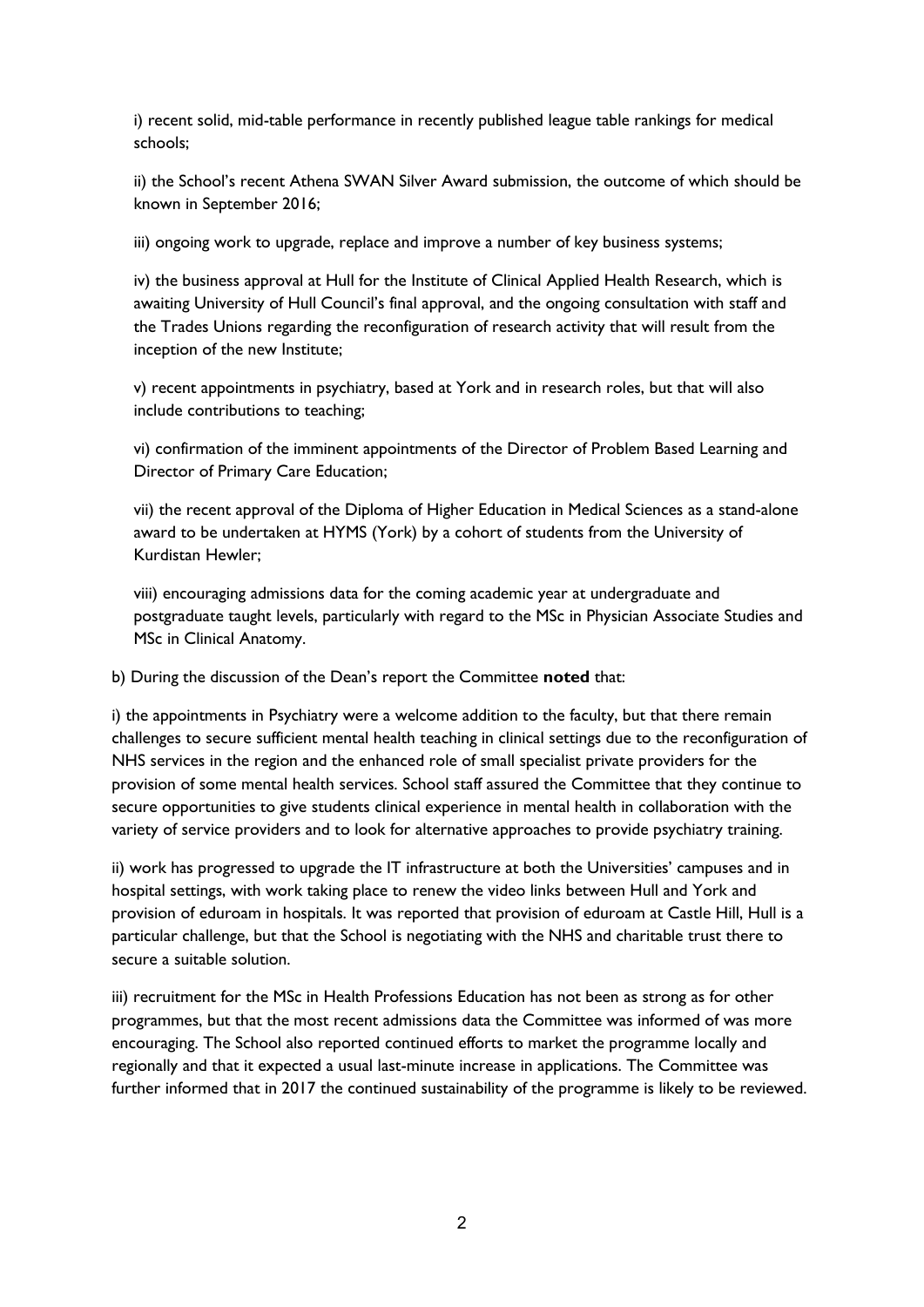# **15-16/61 TO CONSIDER AND APPROVE REVISED REGULATIONS FOR TAUGHT POSTGRADUTE CERTIFICATES, POSTGRADUATE DIPLOMAS AND MASTERS DEGREES**

The Committee considered a proposed revision to the regulations for taught postgraduate programmes (enclosure 4) that were introduced by the Chair of the Postgraduate Programmes Board. The revision updated the regulations to account for an expanded PGT portfolio and to update a number of procedures for the governance of postgraduate awards.

Members of the Committee provided the Chair of the Postgraduate Programmes Board with a number of suggested revisions and the Secretary agreed to forward a consolidated list of suggested revisions for inclusion in the final version of the Regulations.

The Chair of the Postgraduate Programmes Board was thanked for preparing a very clear set of regulations and was asked to prepare the revised version.

The proposal was **approved** with the Chair HJSC to sign off the final version once prepared.

#### **Action: Secretary HJSC, Chair BoS**

# **15-16/62 TO CONSIDER AND APPROVE A REVISED CODE OF PRACTICE ON POSTGRADUATE ADMISSIONS FOR HYMS PROGRAMMES**

The Committee considered a proposed revision to the Code of Practice on Postgraduate Admissions for HYMS Programmes (enclosure 5) that were introduced by the Chair of the Postgraduate Programmes Board. The revision updated the Code to account for an expanded PGT portfolio, to codify information currently in separate documents and to update a number of procedures for the efficient admission to postgraduate awards.

Members of the Committee provided the Chair of the Postgraduate Programmes Board with a number of suggested revisions and the Secretary agreed to forward a consolidated list of suggested revisions for inclusion in the final version of the Code.

The Chair of the Postgraduate Programmes Board was thanked for preparing a very clear document and was asked to prepare the revised version.

The proposal was **approved** with the Chair HJSC to sign off the final version once prepared.

#### **Action: Secretary HJSC, Chair BoS**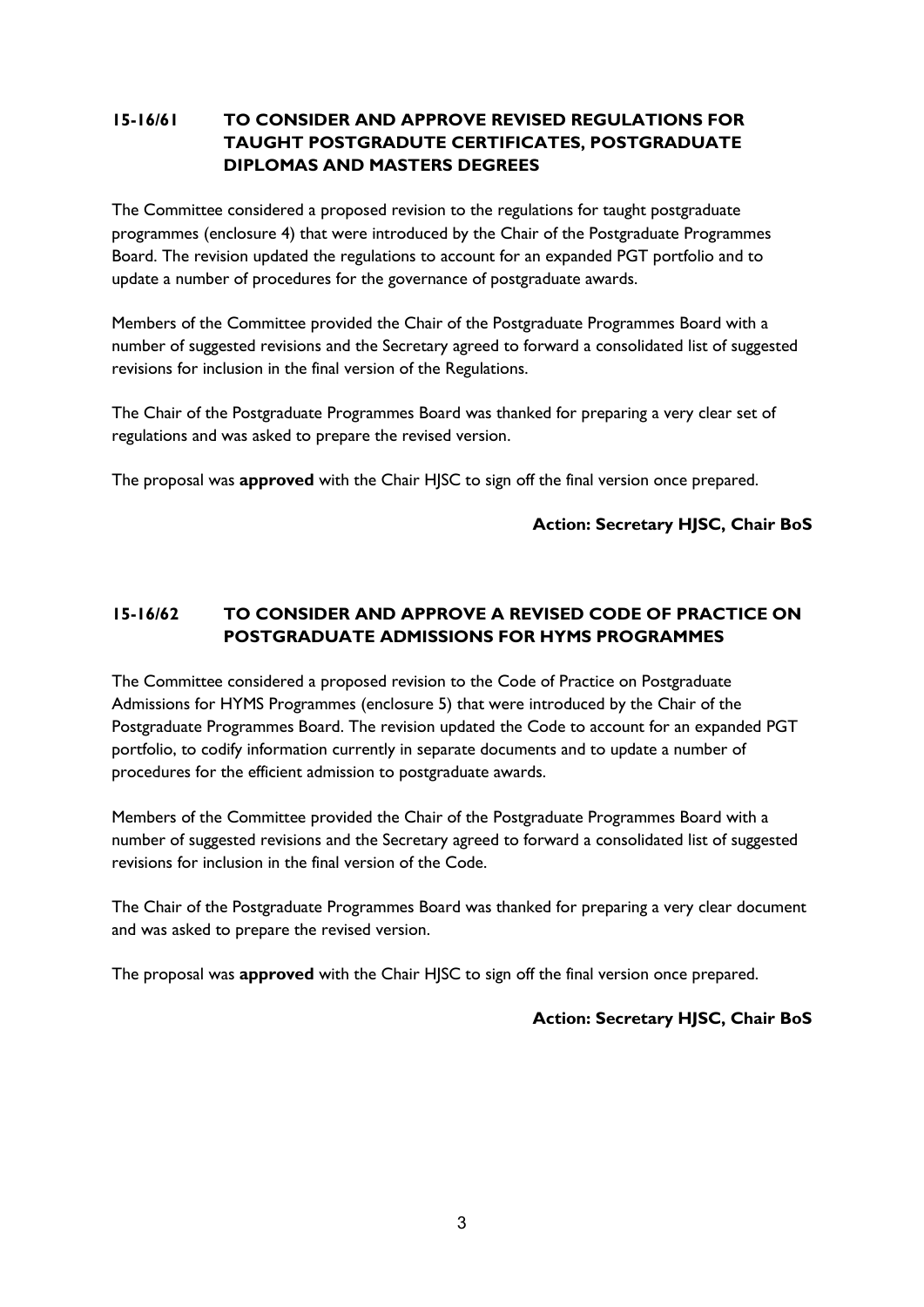# **15-16/63 TO CONSIDER A PAPER ON OPTIONS FOR ALTERNATIVE ACADEMIC GOVERNANCE OF HYMS, INCLUDING OPTIONS FOR MANAGING ACADEMIC AND FITNESS TO PRACTISE APPEALS**

a) The Deputy Chair introduced a paper on options for the alternative academic governance of HYMS, including options for managing academic and fitness to practise appeals (enclosure 6), explaining that this had been at the request of the Vice-Chancellors following a meeting they held in March with the Dean of HYMS. The Committee was informed that with the School's maturity it was felt that a sense of trust has been developed between the School and the Universities that justifies a less regular and close scrutiny of HYMS at the highest level. It has recently been decided that the Joint Board will now meet on an ad hoc basis at the request of one of the partners and that the PVCs had been asked to make recommendations on the academic governance going forward.

The Chair and Deputy Chair welcomed the Committee's opinions on the paper presented in order that they could make recommendations to the Vice-Chancellor's. During discussion of the paper it was **noted** that:

i) underpinning principles to inform recommendations for future academic governance include:

- the safeguarding and promotion of the joint nature of the School whilst recognising the registration of students with an individual university;
- the safeguarding and promotion of standards and quality assurance of HYMS programmes achieved through tripartite communications;
- the avoidance of duplication of effort in consideration of business and the desirability of recommendations that would enhance the efficiency of processes;
- the need to minimise the risk that one of the universities becomes less engaged in supporting and overseeing the School's activities resulting from any change in governance;
- ensuring the appeals process gives an equal experience to all students and that there is shared learning from appeals cases by joint involvement in the process;

ii) some options outlined would not be feasible due to legal conditions relating to students' registration with one of the universities (for example the OIA considers appeals cases on the basis of the university of registration);

iii) the joint nature of HYMS, the tripartite management and governance and attention to equality of student experience in the School had been praised by the GMC in its review;

iv) it could be inappropriate to ask the universities to harmonise their own policies and procedures to facilitate an efficient process for HYMS students as the universities are autonomous institutions with different institutional cultures and priorities;

v) the acknowledgement of increasing levels of trust in managing and governing HYMS as the School has matured justifies the relaxation of joint oversight at the highest levels, but at the HJSC level of academic governance, there is value from the current practice to best support continued excellence;

vi) the students' unions would appreciate a continued presence on appropriate governance bodies and opportunities to engage more fully with HYMS students in union activities;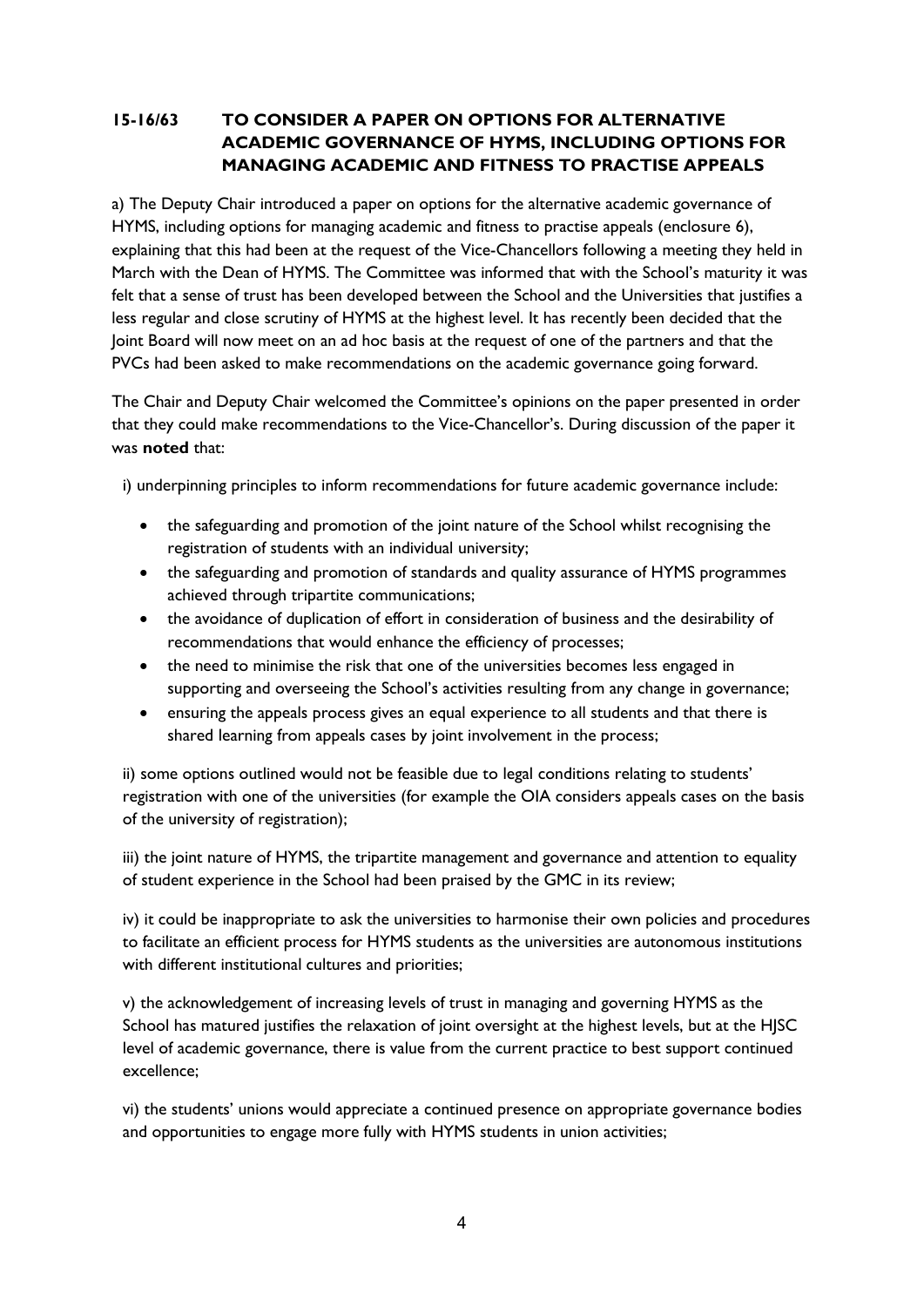vii) management of appeals is complex due to the joint nature of the School and students' registration at one or other of the universities and that it is important to ensure those handling appeals recognise this and processes enable a consistent approach to be maintained and developed;

viii) any review of the HJSC membership: could usefully enable representatives from senates and teaching committees to designate delegates to attend when they are unavailable, should include the new Faculty Dean when appointed to the role managing the new faculty at Hull of which HYMS will be a part and should consider the merits of introducing a quoracy for HJSC.

b) The Committee concluded its discussion by **recommending**:

- option a) for the future governance of HJSC with consideration of where enhancements or revisions could be made to the terms of reference and membership;
- option d) for the management of academic and fitness to practise appeals with consideration of how those managing appeals cases could be best informed of the particularities of appeals in HYMS due to its unique nature.

# **15-16/64 NOTE OF THANKS TO RETIRING MEMBERS OF THE COMMMITTEE**

The Deputy Chair recorded his appreciation on behalf of the Committee to those members (Elizabeth Cleaver and Student Representatives) that had now left HJSC.

## **15-16/65 DATES OF MEETINGS 2016-17**

- Wednesday 26th October 2016, 2.00-4.00pm 1st Floor meeting room HYMS York/ Loxley Hull
- Wednesday 25th January 2017, 10.00am-12.00pm **2nd Floor** meeting room HYMS York, 1st Floor Loxley Hull
- **Thursday** 4th May 2017, 10.00am-12.00pm 1st Floor meeting room HYMS York/ Loxley Hull
- Wednesday 26<sup>th</sup> July 2017, 10.00am-12.00pm 1<sup>st</sup> Floor meeting room HYMS York/ Loxley Hull

## **ANNEX A: Attendance**

## **Members**

Professor John Robinson (Deputy Chair, PVC York) Professor Gillian Greenway (Hull Senate representative) Professor Una Macleod (Deputy Dean, HYMS) Dr Sam Cobb (Chair Board of Studies, HYMS) Professor Julie Jomeen (Hull Senate representative) Ms Millie Beach (York University Students' Union)\* Ms Menglin Liu (Graduate Students' Association)\* Dr Roger Sturmey (Chair of Postgraduate Programmes Board, HYMS) Professor Graham Scott (Hull Learning, Teaching and Assessment Committee representative)